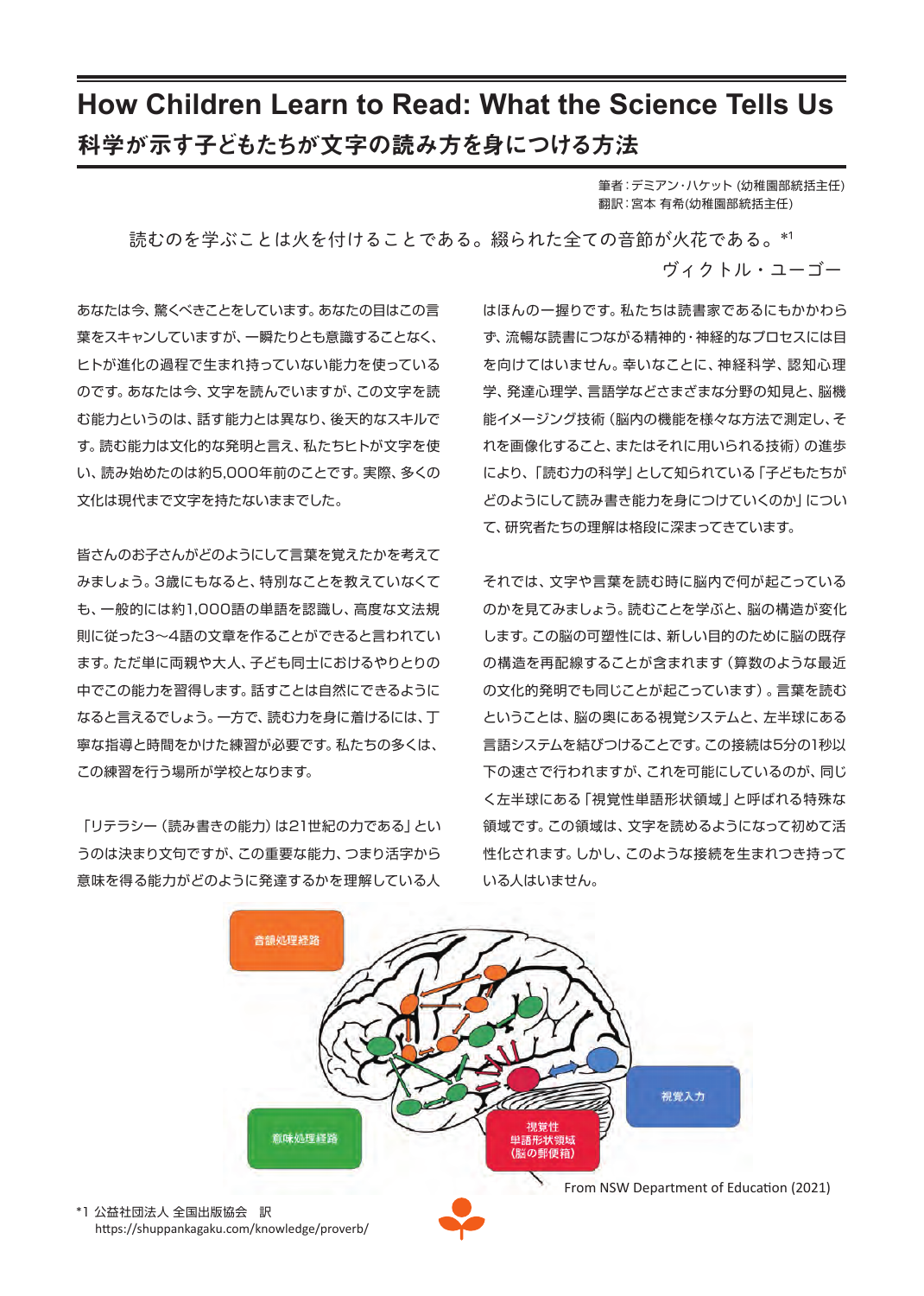## អ្នកកំពងអានភាសាខ្មែរ។

クメール語が読めなければ、上記の文章は視覚的語形領域 を活性化しません。漢字、ひらがな、ローマ字など、自分が 読めるようになった文字だけが、この脳の領域を活性化しま す。この脳の回路は驚くほどに柔軟性があります。印刷物の 向きやフォントの種類が変わっても読むことができます。 You can eevn raed snteenecs in wchih the leetrts of amlsot ervey wrod hvae been mxied up. この左記の文章の様に、綴りが誤っていても意味を解釈し、 読むことができます。)

子どもの学習方法を理解する上で、もう一つ重要となるのが 心理学者のフィリップ・ゴフとウィリアム・タンマーによって 提唱された「シンプル・ビュー・オブ・リーディング」です。こ の考え方によれば、読解力は単語認識と言語理解という2 つのスキルから構成されています。 これは読解のプロセス が単純であることを示唆するものではありません。文章を理 解するためには、まず単語を認識および読解して音声化する 力(単語認識)と、解読された話し言葉を理解する力(言語 理解)が必要なのです。

### 単語認識 × 言語理解 = 読解力

ここでは、この公式における最初の部分の「単語認識」につ いて詳しく見ていきましょう。 英語を母国語とする成人の 平均語彙量は、約40,000語と言われています。この単語量 に対し、単語を一つずつ記憶することは効率的ではないでし ょう。しかし幸いなことに、音韻認識とフォニックスいう単語 認識のサブスキルがあれば、単語認識の作業がはるかに容 易になります。 音韻認識、特に音素認識は、話し言葉の中で 単語に含まれる個々の音(音素)を認識し、操作することを 可能にします。このスキルは、音素を文字で表して読みや綴 りを表現するフォニックスの前段階です。子どもがデコーデ ィング(単語や言葉を音に変換すること)を習得し始める と、自動的かつ流暢に単語の認識ができるようになります。 英語のデコーディングを学ぶには、特別な努力が必要です。 その理由として、英語は不透明な正書法をもつ言語と言われ ており、つまり文字と音が不規則な対応をする言語なので す。具体的には26の文字と、350以上の組み合わせが可能 な44の音素(音)があり、それらの間に複雑な関係がありま す。その一方で、透明な文字体系(浅い正書法)をもつフィン ランド語は、29の文字と29の音素があり、それらが1対1で 対応しているだけなので、子どもたちにとってデコーディン グを学び、単語を認識することはとても簡単なことと言えま す。

しかし、単語の認識だけでは十分ではありません。

「pepatung」という単語を読むことはできても、それがマ レー語でトンボを意味することを理解するまでには至りませ ん。ここで、「シンプル・ビュー・オブ・リーディング」の公式 の後半部分である「言語理解」が必要になります。言語理解 とは、語彙や予備知識(例えば、フランス革命についての文 章を理解するには、十分な背景知識がなければできませ ん)、そして文法や文章構成などの言語構造の理解から成り 立っています。

「シンプル・ビュー・オブ・リーディング」は、教育者と保護 者の双方にとって、子どもたちの読解力習得の支援方法つい て重要な示唆を与えています。まず、関西国際学園で導入し ているLetters and Soundsのフォニックスプログラムのよ うに、体系的で包括的なフォニックス指導を通じて、子ども たちのデコーディング能力を育むことの重要性を明確に示し ています。さらに、どの年齢であっても幼い頃より家庭や学 校で、深く広く知識や語彙を育むことにも努めなければなり ません。

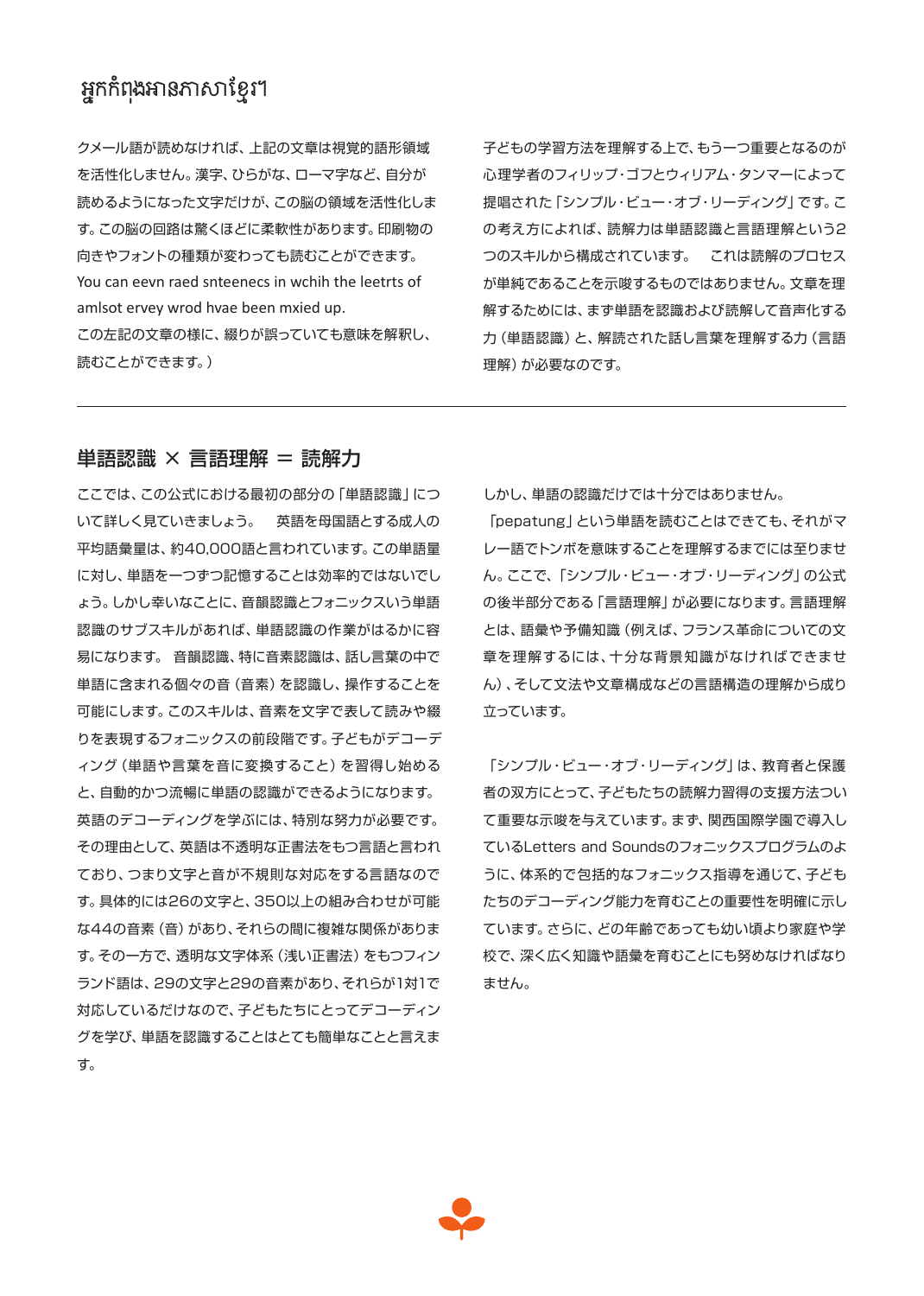「シンプル・ビュー・オブ・リーディング」の後続の研究によ り、子どもたちに向けた読む力の指導方法に関して、一般的 に知られた神話や誤解が数多く解き明かされました。読む ことは話すことと同じくらい自然なことであり、子どもたち を活字や文学に浸らせるだけで十分だという主張は、こうし た神話の最たるものです。また、知らない単語を読み飛ばし たり、絵や文脈から推測したりすることを教えれば、読解力 が身につくという説もあります。神経科学の研究の成果に話 を戻すと、多くの人が主張しているように、「読むことを学ぶ 方法が何百通りもある」というのは単純に事実ではないとい うことに注目が必要です。読むことに関しては、すべての子 どもがほぼ同じ脳の構造を持っており、同じ制約と同じ学習 の順番が課せられます。しかし、重要な例外として、失読症 (ディスレクシア)があります。典型的なディスレクシアの原 因は、言語処理の音韻システムの中にあり、視覚システムで はありません。ディスレクシアと診断される初期症状には、 韻を踏んだり単語中の音節を数えたりするのが苦手で、単語 中の音素を識別して組み合わせることなどに難しさを感じま す。

高い読解力は、学業や職場における成功に不可欠であり、長 期的な身体的、経済的、社会的な成果と関連しています。す べての子どもたちが私たちのような有能な読み手になるよ うに支援するためには、教育者、そして保護者も、子どもがど のようにして読むことを学ぶかについての科学的証拠をあ る程度理解し、それに基づいて行動する責任があります。科 学的な根拠は、読む力の習得または指導における教育実践 の指針となっており、かつてないほどそれらの重要性は高ま っているのです。

#### 参考文献

Center for Early Reading (2017) Learning to Read: A Primer, accessed 10 June 2021, <https://go.info.amplify.com/hubfs/CFER/Primer/Pri merPt1\_LearningToRead.pdf>

Dehaene, S. (2010) Reading in the Brain: The New Science of How We Read. New York: Penguin Books.

Gough P. B., Tunmer W. E.(1986) Decoding, Reading, and Reading Disability. Remedial and Special Education, 7(1), 6-10.

Moats, L. C. (2020) Teaching Reading is Rocket Science: What Expert Teachers of Reading Should Know and Be Able to Do. American Educator, 44 (2), 4–9.

NSW Department of Education (2021) Effective Reading: Kindergarten to Year 2.

Wolf, M. (2007) Proust and the Squid: The Story and Science of the Reading Brain. New York: Harper Collins.

公益社団法人 全国出版協会.

"本や読書にまつわる格言・名言".

公益社団法人 全国出版協会ホームページ. 2021-3-24.

https://shuppankagaku.com/knowledge/proverb/, (参照 2021-7-2).

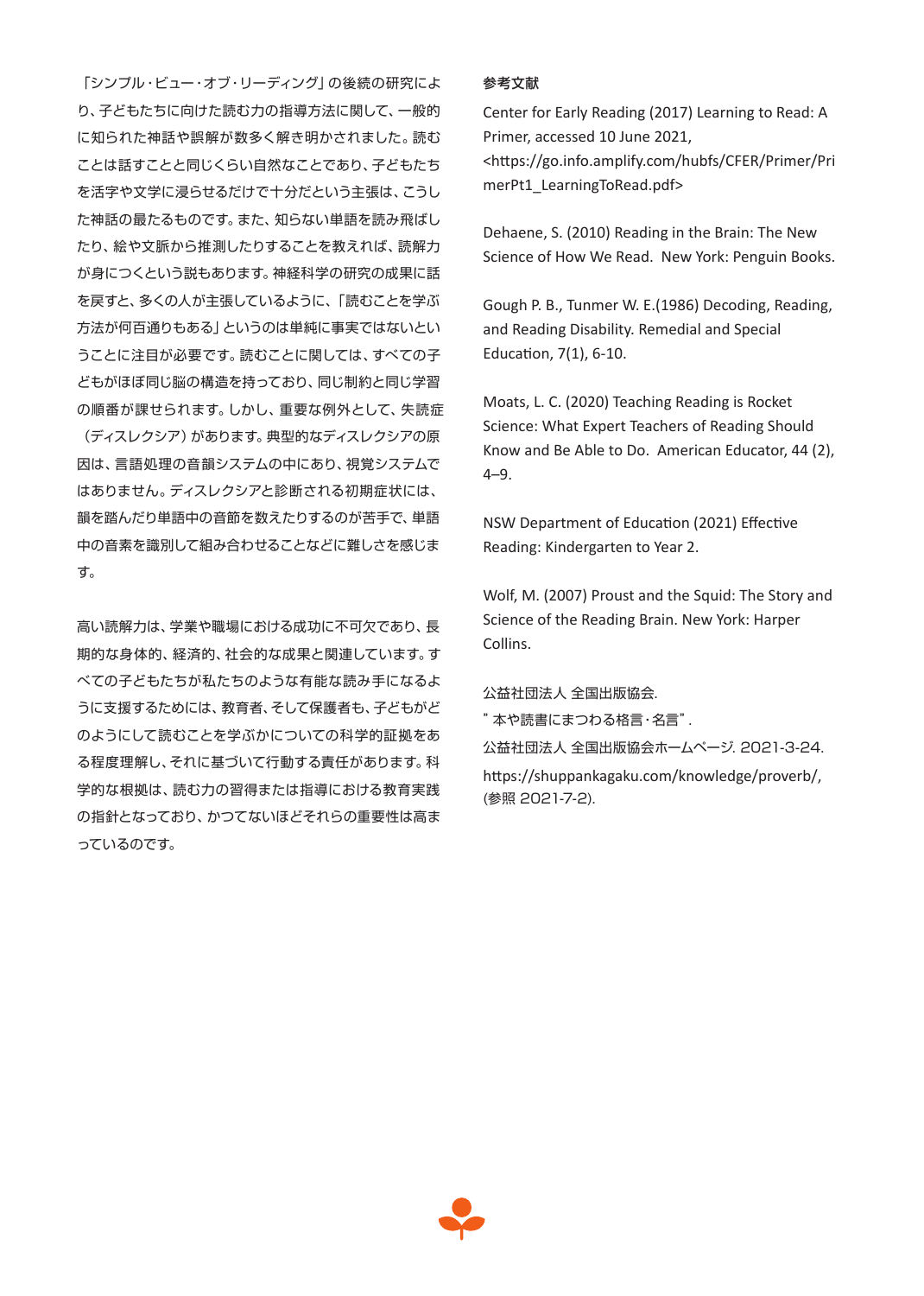## **How Children Learn to Read: What the Science Tells Us**

Written by : Damian Hackettg (Kindergarten Executive Head Teacher) Translated by : Yuki Miyamoto (Kindergarten Executive Head Teacher)

"To learn to read is to light a fire; every syllable that is spelled out is a spark."

̶ Victor Hugo

You are doing something remarkable right now. As your eyes scan these very words, you are, without a moment of conscious awareness, doing something that you did not evolve to do. You are reading. And reading, unlike speaking, is an acquired skill. It's a cultural invention that we only started using about 5,000 years ago. Indeed, many cultures remained pre-literate until modern times.

Consider, for a moment, how your own children learned to speak. By the age of three, without any formal instruction, the average child recognizes about 1,000 words and can form three- to four-word sentences that follow sophisticated grammatical rules—all of this just through interaction with parents, other adults and children. Speaking just seems to happen. Learning to read, on the other hand, requires careful instruction and deliberate practice over time. For most of us, this happens at school.

It's a cliché to say that literacy is a 21st century skill, yet few of us understand how this critical ability—the ability to derive meaning from print—develops.

Despite being proficient readers, we are oblivious to the mental and neural processes that lead to fluent reading. Fortunately, thanks to insights from disciplines as diverse as neuroscience, cognitive psychology, developmental psychology and linguistics, along with advances in neuroimaging technologies, researchers now have a much better understanding of how children make the transition to literacy: this is known as the "science of reading."

Let's start by looking at what is happening in the brain when we read. As we learn to read, the structure of the brain is transformed. This brain plasticity involves the rewiring of existing structures of the brain for new purposes (we see the same thing happening with other recent cultural inventions like arithmetic). Reading a word connects the visual system at the back of the brain with the language system in the left hemisphere. This connection, which happens in less than a fifth of a second, is made possible by a specialized area, also in the left hemisphere, known as the Visual Word Form Area. This area is only activated once we learn to read. Nobody is born with these connections.

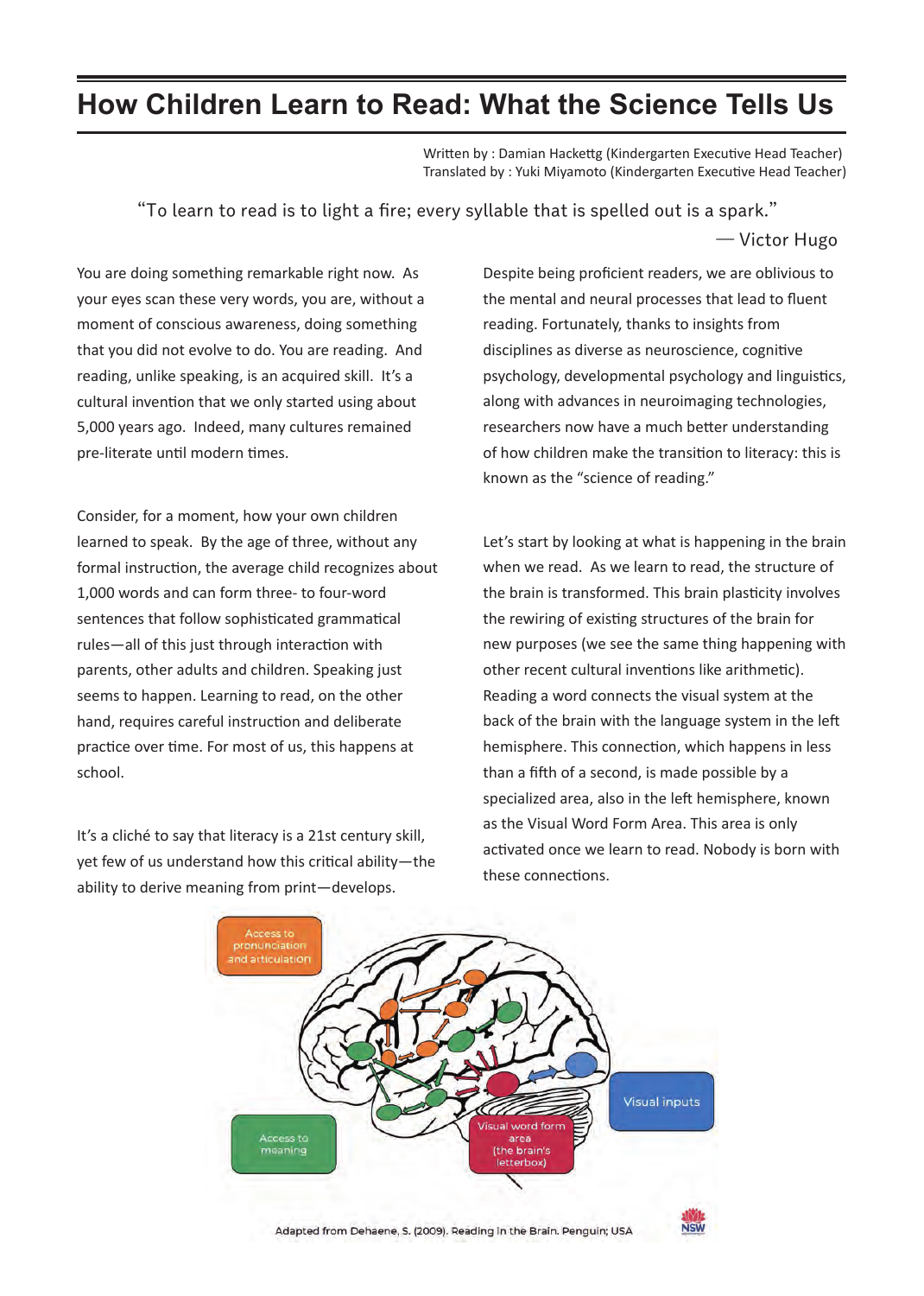# អ្នកកំពងអានភាសាខ្មែរ។

Unless you can read Khmer, the sentence above will not activate your Visual Word Form Area. Only scripts that you have learned to read will activate this area of the brain—even scripts as different as Chinese characters, kana and the Roman alphabet. This brain circuit is surprisingly flexible. You can read print in different orientations and in different font types. You can eevn raed snteenecs in wchih the leetrts of amlsot ervey wrod hvae been mxied up.

Another seminal contribution to our current understanding of how children learn to read is the Simple View of Reading. This idea, proposed by the psychologists Gough and Tunmer, established that reading comprehension is the product of two sets of skills: word recognition and language comprehension. This view does not suggest that the process of reading is simple. It states that to comprehend a passage of text, the reader must be able to firstly, decode the words into speech (word recognition) and also understand the decoded speech (language comprehension).

### **The Simple View of Reading (Gough and Tunmer, 1986) Word Recognition x Language Comprehension = Reading Comprehension**

Let's take a closer look at the first part of the equation, word recognition. Adult English speakers typically have a receptive vocabulary of about 40,000 words, so memorising each word in English would be a terribly inefficient task. Fortunately, the word recognition subskills of phonological awareness and phonics make the task of word recognition much easier. Phonological awareness, especially phonemic awareness, allows us to recognize and manipulate the individual sounds (phonemes) in spoken language. This skill is a precursor to phonics, where phonemes are represented by letters to read and spell. As a child begins to master the decoding process, word recognition becomes automatic and fluent. Learning to decode English demands extra effort, as English is orthographically opaque, with a complicated relationship between the 26 letters and 44 phonemes (sounds) which can be combined in over 350 ways. Finnish, a language with a transparent (shallow) writing system, has only 29 letters and 29 phonemes with a one-to-one correspondence and is, therefore, much easier for children to learn to decode and recognize words.

However, word recognition alone is not enough. Although you can read the word *pepatung*, it is unlikely that you understand that it means dragonfly in Malay. This is where the second part of the Simple View of Reading comes into play: language comprehension. Language comprehension consists of vocabulary, background knowledge (you would not be able to understand a passage of text about the French Revolution, for example, unless you had sufficient background knowledge), and understanding of language structures, such as grammar and syntax.

The Simple View of Reading has important implications, for both educators and parents alike, regarding how we should support children as they learn to read. Firstly, it underscores the importance of fostering the development of children's decoding skills through systematic and comprehensive phonics instruction, such as the Letters and Sounds phonics program that we have implemented at KIA. Furthermore, we should strive to nurture the development of deep and broad content knowledge and vocabulary from an early age, both at home and at school.